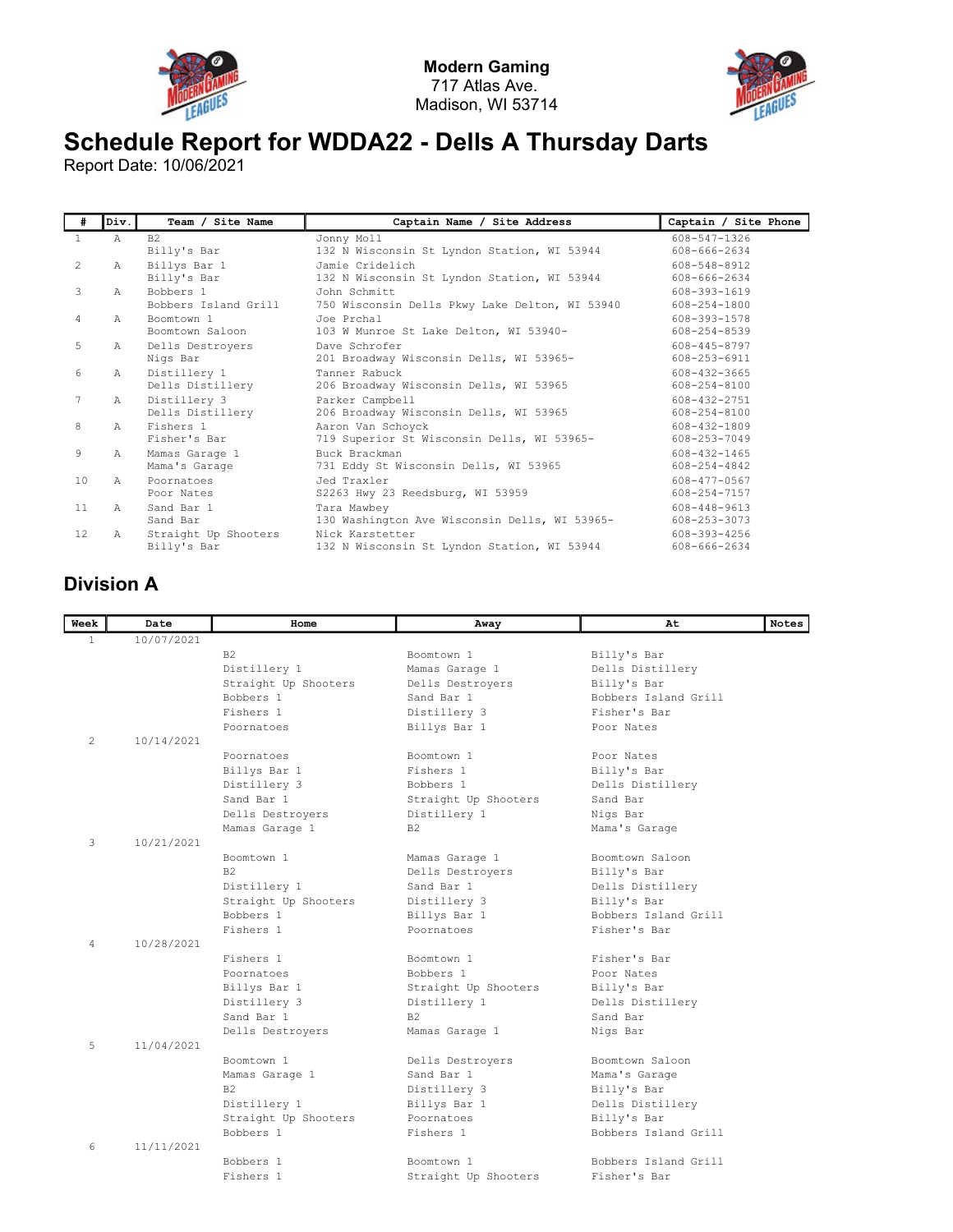| Week | Date       | Home                 | Away                 | At                   | Notes |
|------|------------|----------------------|----------------------|----------------------|-------|
|      |            | Poornatoes           | Distillery 1         | Poor Nates           |       |
|      |            | Billys Bar 1         | <b>B2</b>            | Billy's Bar          |       |
|      |            | Distillery 3         | Mamas Garage 1       | Dells Distillery     |       |
|      |            | Sand Bar 1           | Dells Destroyers     | Sand Bar             |       |
| 7    | 11/18/2021 |                      |                      |                      |       |
|      |            | Boomtown 1           | Sand Bar 1           | Boomtown Saloon      |       |
|      |            | Dells Destroyers     | Distillery 3         | Nigs Bar             |       |
|      |            | Mamas Garage 1       | Billys Bar 1         | Mama's Garage        |       |
|      |            | B <sub>2</sub>       | Poornatoes           | Billy's Bar          |       |
|      |            | Distillery 1         | Fishers 1            | Dells Distillery     |       |
|      |            | Straight Up Shooters | Bobbers 1            | Billy's Bar          |       |
| 8    | 12/02/2021 |                      |                      |                      |       |
|      |            |                      |                      |                      |       |
|      |            | Straight Up Shooters | Boomtown 1           | Billy's Bar          |       |
|      |            | Bobbers 1            | Distillery 1         | Bobbers Island Grill |       |
|      |            | Fishers 1            | B <sub>2</sub>       | Fisher's Bar         |       |
|      |            | Poornatoes           | Mamas Garage 1       | Poor Nates           |       |
|      |            | Billys Bar 1         | Dells Destroyers     | Billy's Bar          |       |
|      |            | Distillery 3         | Sand Bar 1           | Dells Distillery     |       |
| 9    | 12/09/2021 |                      |                      |                      |       |
|      |            | Boomtown 1           | Distillery 3         | Boomtown Saloon      |       |
|      |            | Sand Bar 1           | Billys Bar 1         | Sand Bar             |       |
|      |            | Dells Destroyers     | Poornatoes           | Nigs Bar             |       |
|      |            | Mamas Garage 1       | Fishers 1            | Mama's Garage        |       |
|      |            | B <sub>2</sub>       | Bobbers 1            | Billy's Bar          |       |
|      |            | Distillery 1         | Straight Up Shooters | Dells Distillery     |       |
| 10   | 12/16/2021 |                      |                      |                      |       |
|      |            | Distillery 1         | Boomtown 1           | Dells Distillery     |       |
|      |            | Straight Up Shooters | B2                   | Billy's Bar          |       |
|      |            | Bobbers 1            | Mamas Garage 1       | Bobbers Island Grill |       |
|      |            | Fishers 1            |                      | Fisher's Bar         |       |
|      |            |                      | Dells Destroyers     |                      |       |
|      |            | Poornatoes           | Sand Bar 1           | Poor Nates           |       |
|      |            | Billys Bar 1         | Distillery 3         | Billy's Bar          |       |
| 11   | 01/06/2022 |                      |                      |                      |       |
|      |            | Boomtown 1           | Billys Bar 1         | Boomtown Saloon      |       |
|      |            | Distillery 3         | Poornatoes           | Dells Distillery     |       |
|      |            | Sand Bar 1           | Fishers 1            | Sand Bar             |       |
|      |            | Dells Destroyers     | Bobbers 1            | Nigs Bar             |       |
|      |            | Mamas Garage 1       | Straight Up Shooters | Mama's Garage        |       |
|      |            | B <sub>2</sub>       | Distillery 1         | Billy's Bar          |       |
| 12   | 01/13/2022 |                      |                      |                      |       |
|      |            | Boomtown 1           | B <sub>2</sub>       | Boomtown Saloon      |       |
|      |            | Mamas Garage 1       | Distillery 1         | Mama's Garage        |       |
|      |            | Dells Destroyers     | Straight Up Shooters | Nigs Bar             |       |
|      |            | Sand Bar 1           | Bobbers 1            | Sand Bar             |       |
|      |            | Distillery 3         | Fishers 1            | Dells Distillery     |       |
|      |            | Billys Bar 1         | Poornatoes           | Billy's Bar          |       |
| 13   | 01/20/2022 |                      |                      |                      |       |
|      |            | Boomtown 1           | Poornatoes           | Boomtown Saloon      |       |
|      |            | Fishers 1            | Billys Bar 1         | Fisher's Bar         |       |
|      |            | Bobbers 1            | Distillery 3         | Bobbers Island Grill |       |
|      |            | Straight Up Shooters | Sand Bar 1           | Billy's Bar          |       |
|      |            | Distillery 1         |                      |                      |       |
|      |            |                      | Dells Destroyers     | Dells Distillery     |       |
|      |            | B <sub>2</sub>       | Mamas Garage 1       | Billy's Bar          |       |
| 14   | 01/27/2022 |                      |                      |                      |       |
|      |            | Mamas Garage 1       | Boomtown 1           | Mama's Garage        |       |
|      |            | Dells Destroyers     | B <sub>2</sub>       | Nigs Bar             |       |
|      |            | Sand Bar 1           | Distillery 1         | Sand Bar             |       |
|      |            | Distillery 3         | Straight Up Shooters | Dells Distillery     |       |
|      |            | Billys Bar 1         | Bobbers 1            | Billy's Bar          |       |
|      |            | Poornatoes           | Fishers 1            | Poor Nates           |       |
| 15   | 02/03/2022 |                      |                      |                      |       |
|      |            | Boomtown 1           | Fishers 1            | Boomtown Saloon      |       |
|      |            | Bobbers 1            | Poornatoes           | Bobbers Island Grill |       |
|      |            | Straight Up Shooters | Billys Bar 1         | Billy's Bar          |       |
|      |            | Distillery 1         | Distillery 3         | Dells Distillery     |       |
|      |            | B <sub>2</sub>       | Sand Bar 1           | Billy's Bar          |       |
|      |            | Mamas Garage 1       | Dells Destroyers     | Mama's Garage        |       |
| 16   | 02/10/2022 |                      |                      |                      |       |
|      |            | Dells Destroyers     | Boomtown 1           | Nigs Bar             |       |
|      |            | Sand Bar 1           | Mamas Garage 1       | Sand Bar             |       |
|      |            |                      |                      |                      |       |
|      |            | Distillery 3         | <b>B2</b>            | Dells Distillery     |       |
|      |            | Billys Bar 1         | Distillery 1         | Billy's Bar          |       |
|      |            | Poornatoes           | Straight Up Shooters | Poor Nates           |       |
|      |            | Fishers 1            | Bobbers 1            | Fisher's Bar         |       |
| 17   | 02/17/2022 |                      |                      |                      |       |
|      |            | Boomtown 1           | Bobbers 1            | Boomtown Saloon      |       |
|      |            | Straight Up Shooters | Fishers 1            | Billy's Bar          |       |
|      |            |                      |                      |                      |       |